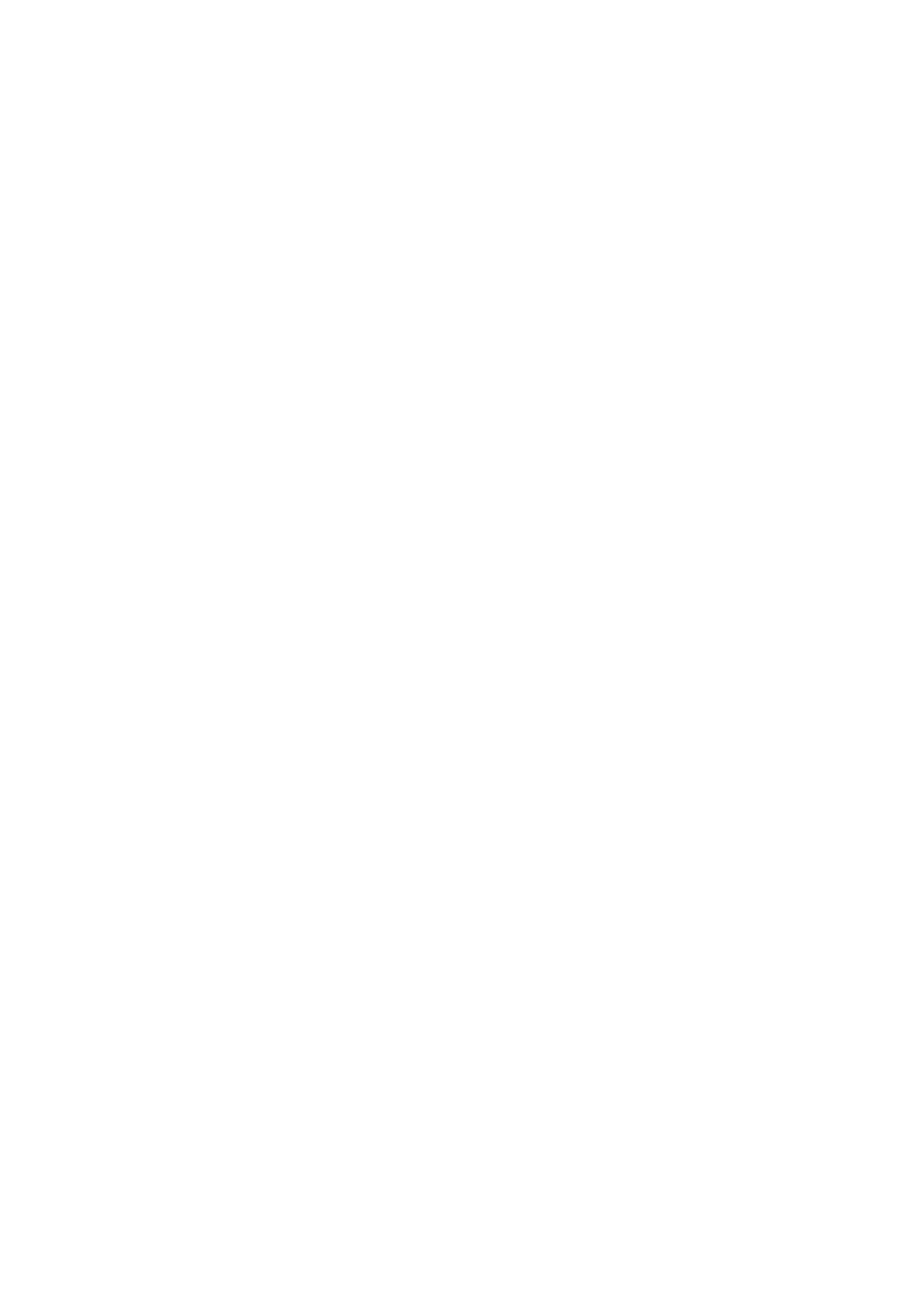## **ELECTROTECHNOLOGY**

**Attempt SIX questions only.**

**All questions carry equal marks.**

**Marks for each part question are shown in brackets.**

- 1. A two core feeder cable 1200 m long has a resistance ('go and return') of 0.005  $\Omega$  /100 m and is fed at each end with 440 V. It supplies the following loads at the distances given, all measured from the same end of the feeder.
	- 200 A at 400 m
	- 150 A at 700 m
	- 250 A at 1000 m

Calculate EACH of the following:

| (a) the current supplied at each end of the feeder cable; |  |
|-----------------------------------------------------------|--|
|                                                           |  |

- (b) the p.d. across the 150A load; (6)
- (c) the power loss in the feeder cable.
- 2. A capacitor of 200  $\mu$ F is charged from a 120V d.c. supply via a 100 k $\Omega$  resistor for 10 secs. It is now disconnected from the supply and a second capacitor of 150  $\mu$ F is charged from the same supply via the same resistor for 15 secs. The two charged capacitors are now connected in parallel.

Calculate EACH of the following:

| (a) the potential to which each of the capacitors has been charged;        | (6) |
|----------------------------------------------------------------------------|-----|
| (b) the energy stored in each capacitor at the end of the charging period; | (4) |
|                                                                            |     |

(c) the final potential across the parallel combination of two capacitors. (6)

(4)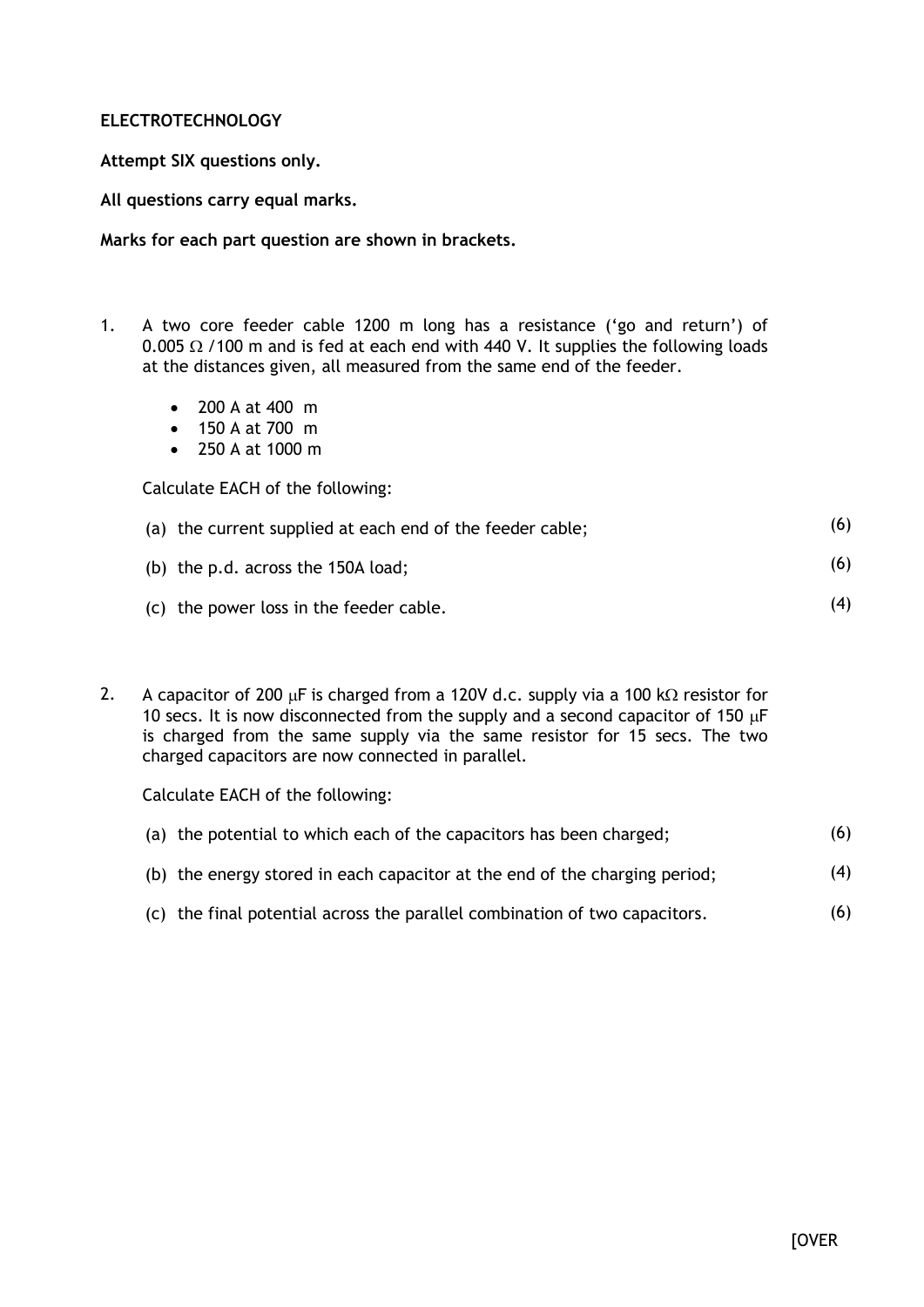3. The NPN transistor shown in Fig Q3 has a volt drop between base and emitter of 0.4 V and the base current is small enough to be ignored. The volt drop across the emitter resistor is 3.6 V.

Calculate EACH of the following:

- (a) the value of the resistor  $R_b$  in the bias network;
- (b) the value of the collector-emitter current;
- (c) the value of the load resistor  $R_L$  if the steady state voltage at the collector is 12 V as shown.



4. A coil having inductance and resistance is connected to a supply of 120 V 50 Hz and draws a current of 2.5 A at a power factor of 0.75.

Calculate EACH of the following:

|     | (a) the resistance of the coil;                                                                                                                           | (3) |
|-----|-----------------------------------------------------------------------------------------------------------------------------------------------------------|-----|
|     | (b) the inductance of the coil.                                                                                                                           | (3) |
| (C) | A capacitor is now connected in series with the coil and the current rises to<br>3 A and the power factor is still lagging.                               |     |
|     | Calculate the value of the capacitor.                                                                                                                     | (5) |
|     | (d) Calculate the value of capacitor which would have to be connected in series<br>with the coil to raise the current to 3 A with a leading power factor. | (5) |

(6)

(4)

(6)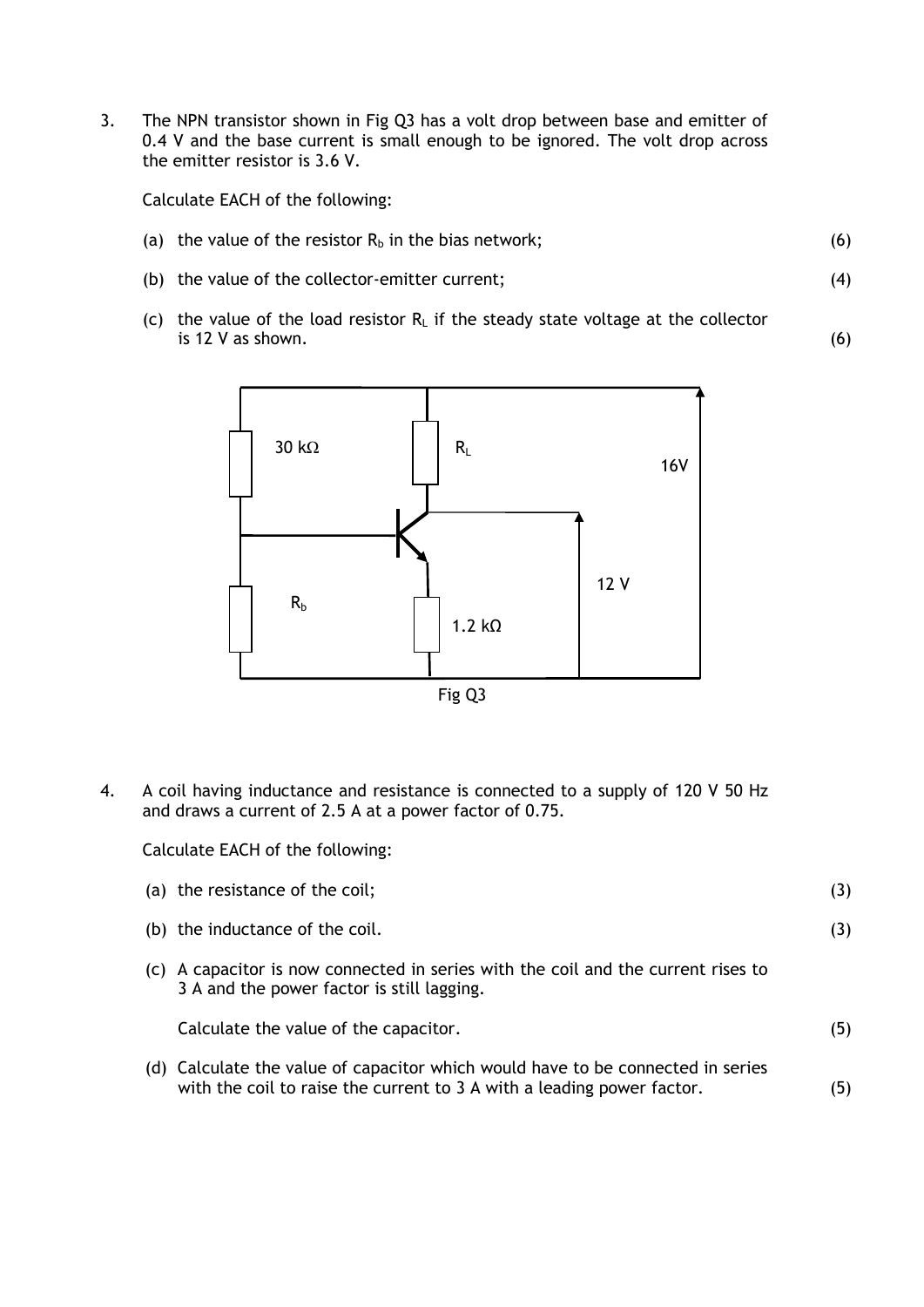5. Fig Q5 shows three identical loads, each consisting of a 100  $\mu$ F capacitor in series with a 50 Ω resistor, connected in star to a 415 V, 3ph, 50 Hz supply.

Calculate EACH of the following:

- (a) the current drawn from the supply; (4)
- (b) the power factor; (4)
- (c) the power consumed by the three phase load;
- (d) the p.d. between points A and B.



Fig Q5

6. A six pole three phase induction motor operates from a 380 V 60 Hz supply. It draws a current of 40 A at power factor 0.7. The frequency of the e.m.f. in the rotor is 2.4 Hz. If the stator loss is 4 kW and the rotational losses (windage and friction) total 3 kW, calculate EACH of the following:

| (a) the power input;        | (3) |
|-----------------------------|-----|
| (b) the slip;               | (3) |
| (c) the rotor copper loss;  | (5) |
| (d) the shaft output power. | (5) |

(4)

(4)